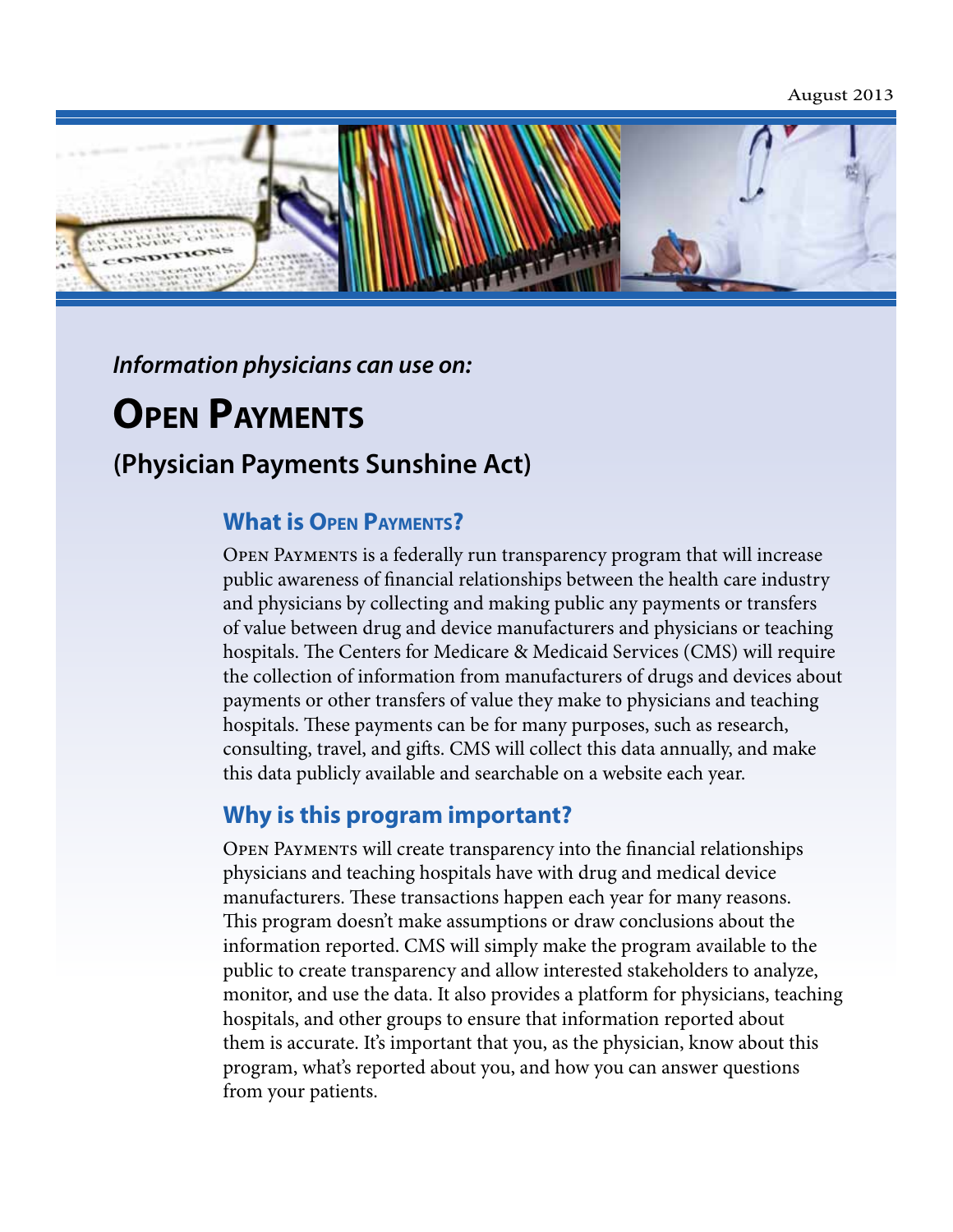## **Which physicians and teaching hospitals are affected?**

The physicians affected by the program include:

- Doctors of medicine and osteopathy
- Dental surgeons
- Dentists
- Licensed chiropractors
- Optometrists
- Podiatrists

**Note:** You'll still be affected even if you don't treat Medicare or Medicaid patients. Also, medical residents are excluded from the definition of physicians for the purpose of this program.

The teaching hospitals include institutions that received payments for:

- Indirect medical education (IME)
- Direct graduate medical education
- Psychiatric hospital IME

CMS will publish a list each year identifying the teaching hospitals that are affected.

#### **What kinds of payments will be reported?**

Drug and medical device manufacturers must report most payments made to physicians and teaching hospitals. Examples include:

- Consulting fees
- Speaker fees
- Honoraria
- Gifts, like promotional gadgets, items useful in a medical practice, or vacations
- Entertainment, like tickets to a sporting event, concert, or theater show
- Food and beverage
- Travel and lodging
- Education, like textbooks and medical refresher courses
- Research activities, including enrolling patients in clinical trials
- Charitable contributions
- Royalties or licenses
- Current or prospective ownership or investment interest
- Grants, for example, to support education, operations, or meetings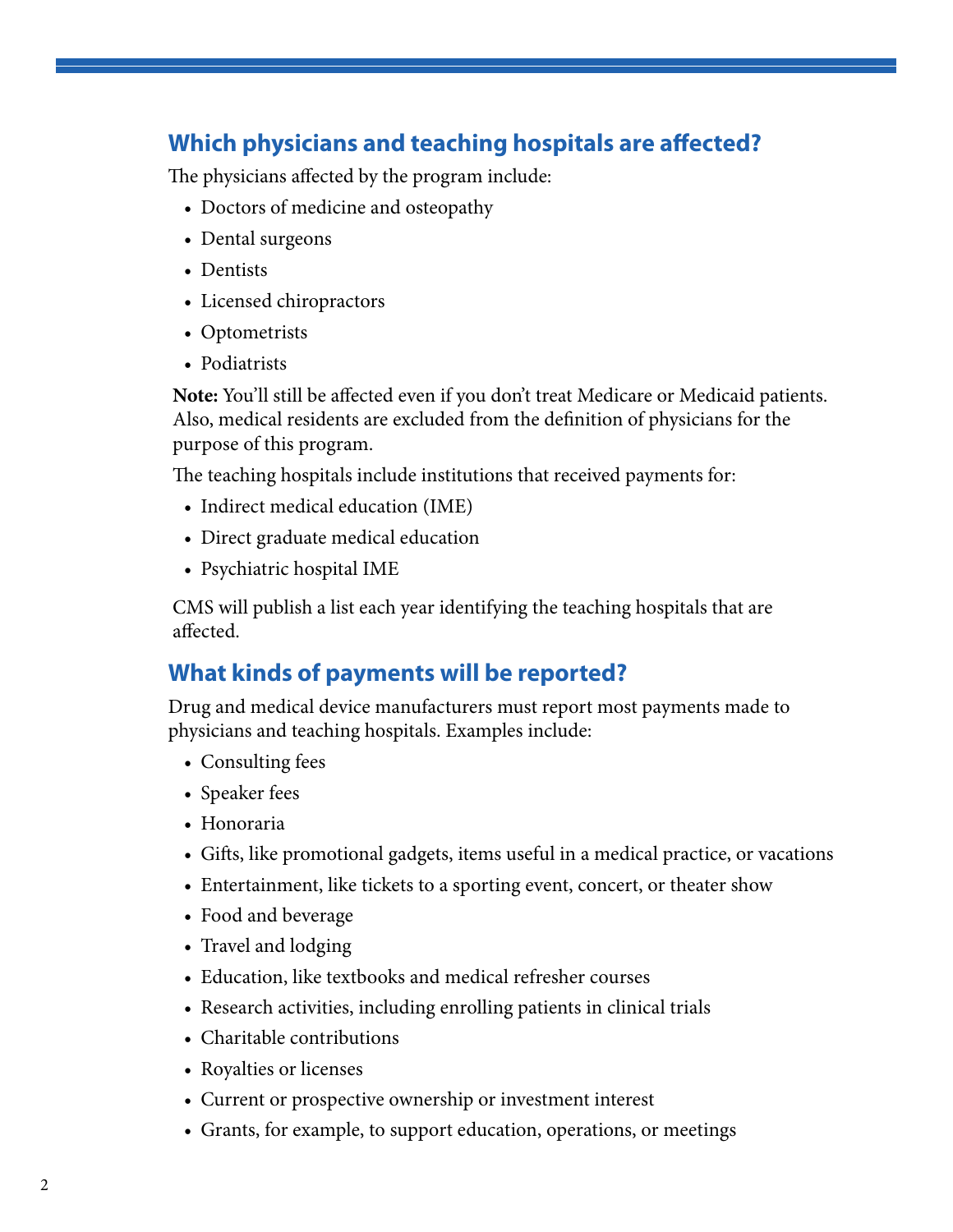## **Is there anything I need to do?**

In order to review data that will be made public, resolve disputes, and make corrections, you should register with the Open Payments system at go.cms.gov/openpayments. The system will be available in early 2014. We also encourage you to:

- Become familiar with the program and the information that will be reported about you.
- Keep track of your financial interactions with the health care industry. A free mobile app is available to help you track the payments you receive. See below for more information.
- Sign up at go.cms.gov/openpayments to get email updates about the OPEN PAYMENTS program, including events and educational opportunities.
- Work with companies to make sure the information submitted about you is correct.
- Review the information companies may submit on your behalf prior to public posting.
- Learn what to do if you disagree with the information that's submitted. When the review period starts in 2014, you'll be allowed to dispute information that you don't think is accurate or complete.

## **What resources are available to help me track required Open Payments reporting?**

A free app (*Open Payments Mobile for Physicians*) is available to help you track the payments you get from the health care industry so you can compare them with the information reported about you. The app:



- Can be downloaded at the Google Play™ app store or iOS Apple™ app store. Search for *Open Payments Mobile for Physicians*.
- • Gives you a simple, easy-to-use tool to track transfers of value in real time on your own phone.
- Can also be used to share profile and transfer-of-value information between physician and industry apps.
- Is for personal information collection and serves as a storage depository only. **It doesn't interact with CMS systems, CMS contractors, and can't be used directly for data reporting to CMS or its contractors**.

**Note:** CMS won't check the accuracy of data stored in the app, and it isn't responsible for protecting data stored in the app. You have the sole responsibility for the accuracy and completeness of the data submitted to CMS about you by the health care industry under OPEN PAYMENTS. For help with the app, email [OpenPayments@cms.hhs.gov.](mailto:OpenPayments@cms.hhs.gov)